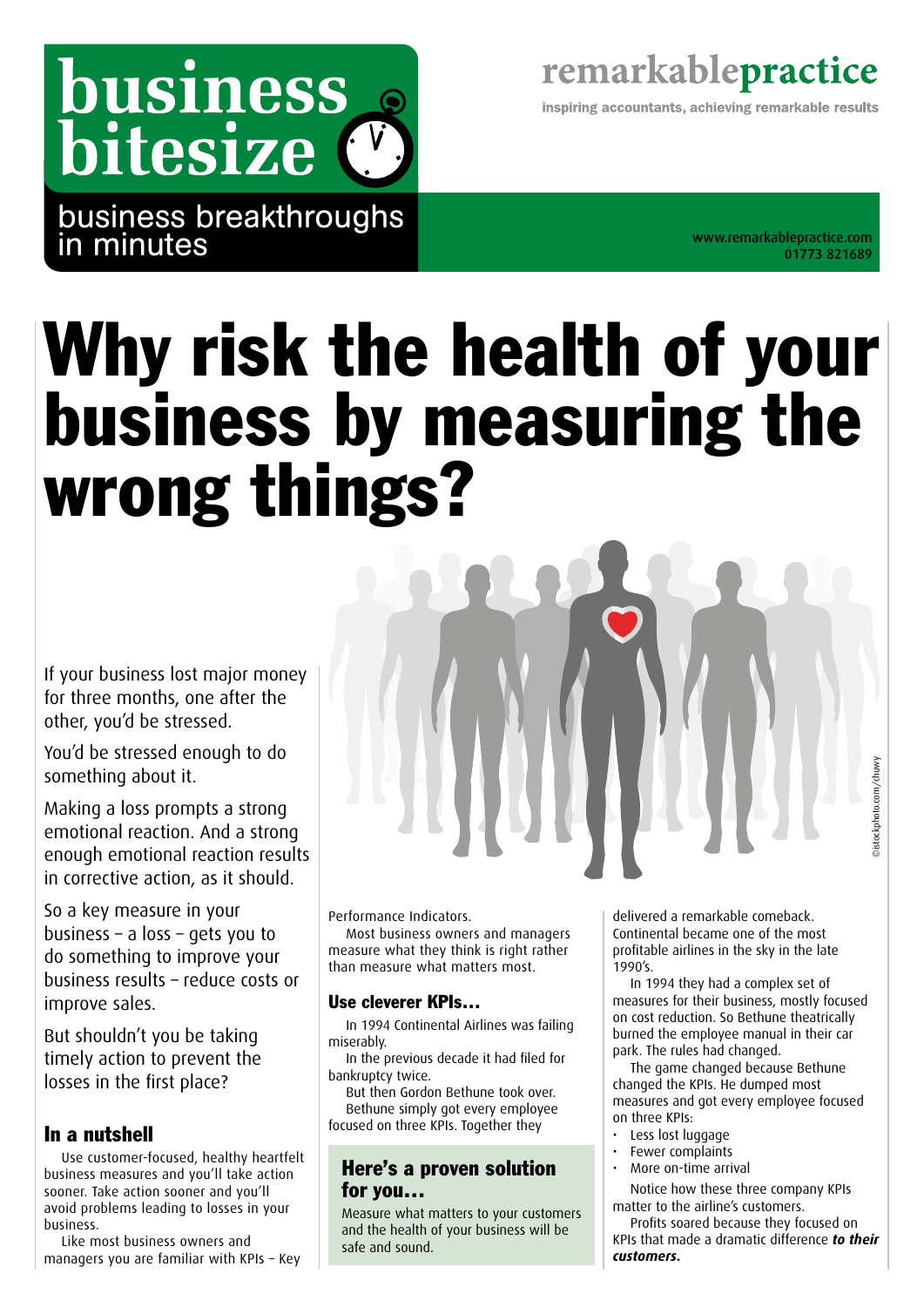

*You can predict your future success with canary-like KPIs*

Bethune managed to get all Continental employees taking regular action to improve these three customer-focused KPIs.

Less lost luggage – **a quality KPI** Fewer complaints – **a customer satisfaction KPI**

On time arrival – **a speed of delivery KPI**.

What's your equivalent to Bethune's three customer-focused KPIs?

#### Critical question…

What happens to your business results when you start to measure the numbers that matter most to your customers?

#### Worthwhile answer…

You start to predict the future success of your business.

If and when you track, measure and, most importantly, act on KPIs that matter to your customers, you stack the odds in favour of your success. Just like Continental Airlines did. They went from worst to first in their industry – what could you achieve?

#### Canary-like KPIs…

You'll know why miners used to take canaries down the mine with them? To predict their future survival!

Should a canary stop singing and fall off their little perch, the miners knew the air quality was dangerous. But here's what matters most about this…

#### Just 6 minutes! Or 13 if they were lucky…

The emergency breathing-masks the miners used had between six and thirteen minutes of air. So when a canary fell off its perch, miners were fast to put on their breathing masks. Then they legged it, they got out of there fast!

Here's the rub. It's one thing to have a great health predictor – a canary – it's another to take action, and take action fast.

#### You want your business to succeed…

So start measuring what matters to your customers and your *'Key Performance Indicators'* become *'Key Predictive Indicators'.* Your KPIs become your business canary!

Act fast when these *'Key Predictive Indicators'* change and your survival is more than likely.

Better still, take action because of what your *'Key Predictive Indicators'* tell you and your business success is more likely.

#### Simplicity seals the deal

Continental Airlines started with a long complex set of KPIs.

Then Bethune simplified this to three easy-to-understand, customer-focused KPIs.

When you work out a handful of KPIs that work for your customers, you too can dramatically improve your business results.

#### Get it all on one page…

Long and complex or short and simple? Research by the software company Exact suggests that businesses with a business plan are consistently more profitable (70%) than those without a business plan (52%).

But business plans often feel like a waste of time to business owners. Especially when the resulting business plan ends up gathering dust in a drawer somewhere!

But what about a short, simple business plan on one page? One page focused on a handful of customer-facing KPIs. One page of KPIs you refer to often because it predicts your future success and steers the actions you take.

One page of KPIs you can share with your people so you're all taking action to improve your results.

#### TIME TO DISAGREE

#### "Business is more complex than reducing what we do to handful of numbers."

It is all too easy to be tempted to focus on accounting numbers.

And yet, not one of the three Continental Airlines KPIs would show up in a set of accounts! This is the point of this bitesize business breakthrough.

It's like Ron Baker says in his masterful book on KPIs: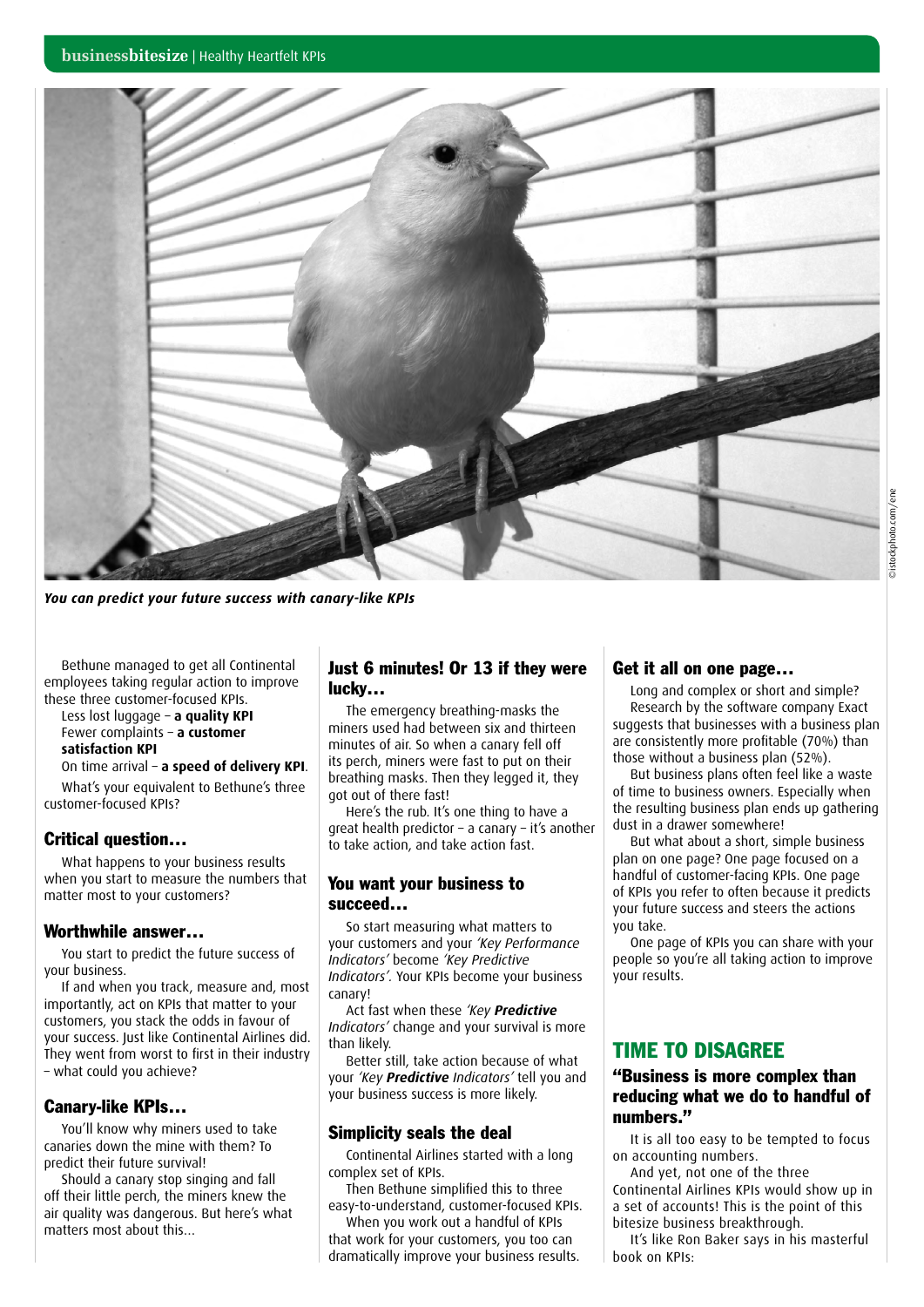#### [www.remarkablepractice.com](http://www.remarkablepractice.com) | 01773 821689

#### *"…ultimately the success of any business is a result of loyal customers who return."*

As Baker's book title suggests when you *'Measure What Matters To Customers'* you measure the few things that can steer you towards your future success.

In another landmark study on KPIs – *'The Balanced Scorecard'* by Kaplan and Norton – the authors argue for a balanced set of KPIs in your business.

Measure the KPIs that matter to your customers AS WELL AS your cost, sales and marketing KPIs.

But keep a 'business one page plan' approach. Long and complex is to be avoided – keep it simple and short, on one page.

NB If you want any help on nailing down your business KPIs in this way please get in touch.

#### "It's almost impossible to get our people to take KPIs seriously."

You could argue it was easier to get buy-in to new KPIs at Continental Airlines because they'd nearly gone bust twice, so fear played a role.

You could also argue having a new CEO helped too.

However the logic, simplicity and common sense of the three KPIs used – less lost luggage, fewer customer complaints, more on-time arrivals – did the following…

*"…help pilots, flight crews, baggage handlers, or food service caterers fulfil the goals and objectives of the airline on an hour by hour timeline."*

- Ron Baker, '*Measure What Matters To Customers'*

Involve your team in a discussion about Key Predictive Indicators – the numbers that matter to your customers – and you'll stand a good chance of getting their support.

Like Michael Basch (co-founder of FedEx) suggests:

*"People don't mind change. They mind being changed."*

#### "Some things are hard to measure. Wouldn't we better off measuring the easier stuff?"

Yes it is difficult to get an exact measure of customer satisfaction. And it is easy to get the exact cost of for example fuel consumption.

But as Ron Baker suggests: *"Exact measurements of the wrong things can drive out good judgements of the right things."*

If you like the idea of greater certainty over your future business success, then you'll be willing to do the work of measuring the 'less exact' customerfocused KPIs.

## Tell me more…

If you need further convincing about the power of measuring what matters to your customers, check out Ron Baker's

power-packed book. It's well-worth your attention if you are committed to growing your business.



## Use the Business Bitesize Support Tools And Resources

to help you make the most of this edition of Business Bitesize – go here: [www.businessbitesize.](http://www.businessbitesize.com/remarkable_practice) [com/remarkable\\_practice](http://www.businessbitesize.com/remarkable_practice) to

# Your feedback is important to us. We'd love

to know what you think of this edition of Business Bitesize and how you use it or plan to use it. Also we'd welcome your suggestions for future editions of Business Bitesize. To give us your thoughts please use the simple feedback form here: [www.businessbitesize.com/](http://www.businessbitesize.com/remarkable_practice) [remarkable\\_practice](http://www.businessbitesize.com/remarkable_practice)



It's easy to accept the status-quo and continue to measure what you've always measured in your business.

Why not put these 4 things to work so you can improve your KPIs and improve the actions you take and improve your business results too:

- 1. Get your team involved and discuss what KPIs matter most to your customers
- 2. Identify a handful of KPIs you think will do the job for you
- 3.Set these KPIs up as a business one-page plan
- 4.Refer to your one page of KPIs regularly to drive the right action in your business

# **ULTIMATE ARGUMENT:**  "How do I know this will work for me and my business?"

Until you test these new-style customer-focused KPIs (Key Predictive Indicators) in your business you won't know. You can keep your existing measures (as an accountant we recommend you do) but have a look at how your decision-making and actions taken change when you and your people use customer-focused KPIs

**STOP:** thinking your existing KPIs are good enough. It suggests you're stuck in the old way of managing your performance.

**START:** measuring what matters most to your customers. Then take regular action to improve these newstyle KPIs.